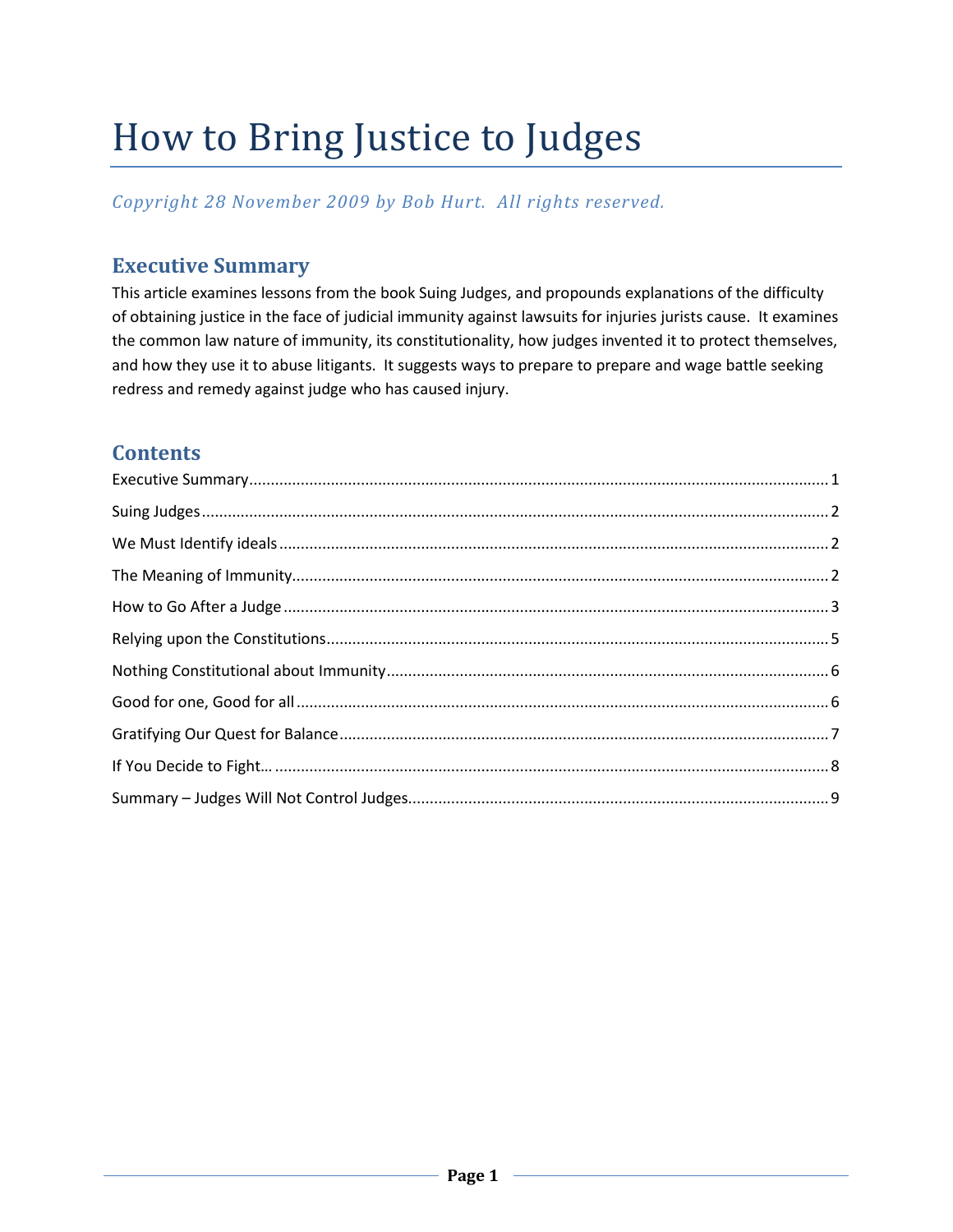#### <span id="page-1-0"></span>**Suing Judges**

I just read *Suing Judges, A Study of Judicial Immunity*, by Abimbola Olowofoyeku. Yeah, I broke my mouth trying to say the author's name.

The book gives a few hints but pathetically little hope to people seeking evidence of true judicial integrity throughout America. The author spends most of the pages describing the immunity of the judges and quasi-judicial actors like clerks ("Not my fault. I just obey orders."). But it differentiates between judicial and administrative functions. It alleges that a judge must have immunity for defaming people in court because we give him that authority as one who judges and expresses that judgment.

And maybe we shouldn't split hairs. If a judge can sentence a perp to death, why shouldn't the judge simply pull out a gun and kill the perp, and smack him on the nose for good measure? Lots of perps deserve both death and a smack on the nose, right?

## <span id="page-1-1"></span>**We Must Identify ideals**

No. We must settle this issue: Can and should a judge get away with abusive behavior that falls outside the scope of a purely judicial act? Should we forgive a judge for calling a defense counsel a slut in court, or for any other torts, except punishment meted out to the defendant? Must or should the law must punish malicious acts committed outside self-defense, regardless of who does them?

We must ask ourselves how justice regarding judges evolves. I believe it evolves with the general ethics of the society. We tend to permit behavior of judges that we generally find acceptable because they "are only human." But if we look around at the impact of political correctness, we see people expressing disdain for use of the N word, gender-specific pronouns in gender neutral sentences, and almost anything people might find embarrassing or demeaning. On the other end of the spectrum, we witness all manner of defiantly ignominious expressions, and we tolerate most of them as protected under the First Amendment. Which of those standards should we apply to judges?

Maybe it's too late for that question. Attorneys have tolerated and condoned bad judicial behavior as a matter of group policy. The bar refuses to act to discipline judges (such as by canceling bar membership). And now judges even get away with murder.

# <span id="page-1-2"></span>**The Meaning of Immunity**

Immunity is a right of the public to have their judges speak and act honestly, no matter how ignominious it might seem to any given observer. Political correctness has no place in court. In a sense, judges are the mommies and daddies of society, and until we flat outlaw all forms of spanking, cursing, malnourshing, neglecting, and abusing of children by parents, we will get similar behavior from judges, as a matter of public right, public policy, and practical operation and practice. Those of us who don't like this can move to Louisiana or South Africa where judges enjoy less liberal immunity for malicious acts. Everywhere else in the USA judges may publish defamatory remarks in the context of the case, with absolute immunity.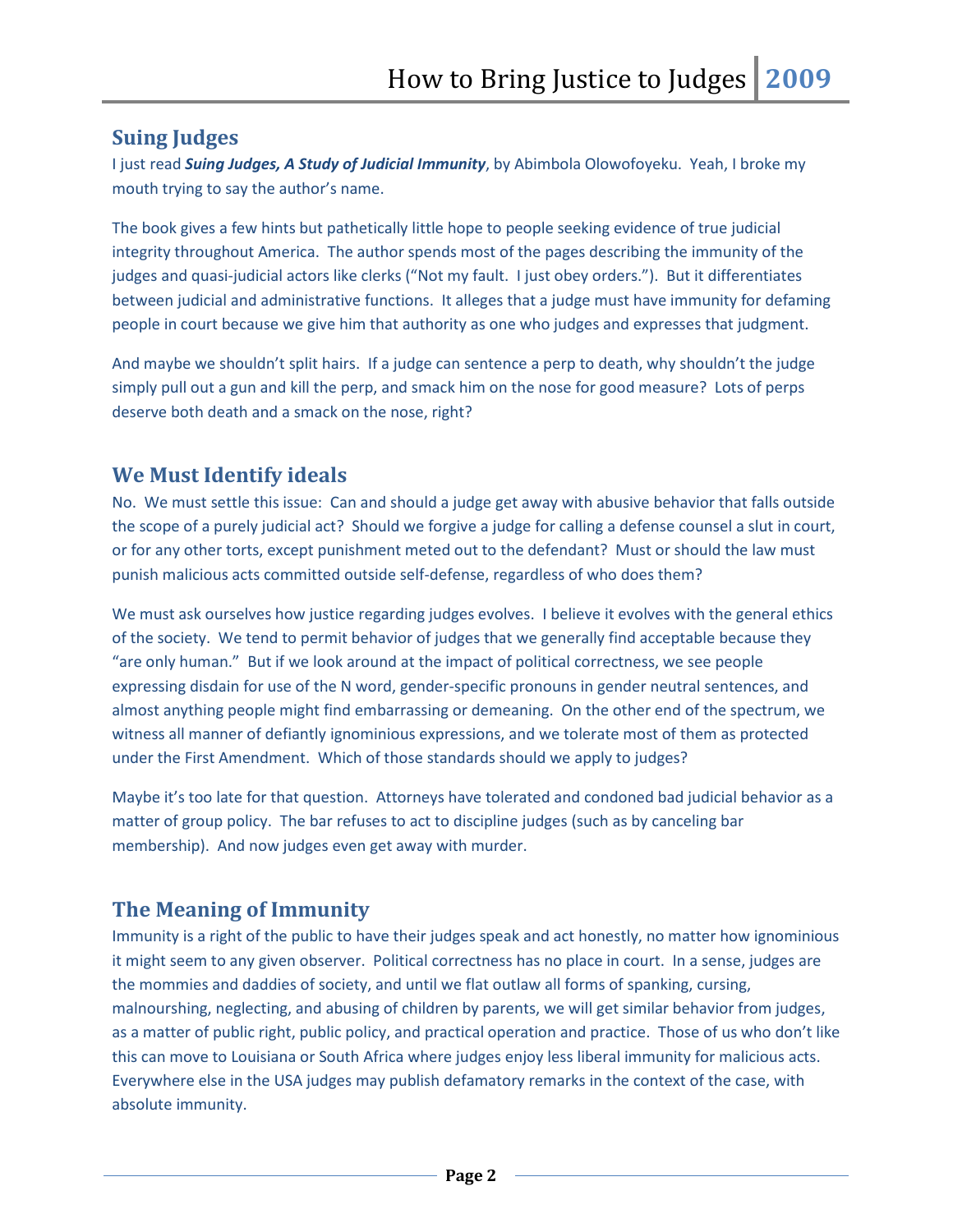## <span id="page-2-0"></span>**How to Go After a Judge**

In any case, some remedies do exist against judicial excess and abuse (we should never think punishment of the judge constitutes redress, for it doesn't):

- 1. Seek appellate review habeas corpus, certioari, prohibition, mandamus.
- 2. Lodge with a U.S. military or other officer (18 USC 4) a criminal complaint against the judge and all who obstruct prosecution of the judge for the associated crime – consider criminal RICO, or Wire or Mail Fraud (including Honest Services Fraud).
- 3. Public outcry inform the news media of the facts and get all friends and family and associates to do the same, demanding an investigation.
- 4. File an Ethics complaint, if relevant, with the Judicial Qualifications Commission (JQC) or equivalent Judicial Performance Commission (JPC). If you get enough associates to do this about the same behavior by the same judge, the commission will take note. If they don't act, seek judicial review by the state Supreme Court.
- 5. File a complaint against the judge with the bar.
- 6. Dig up the judge's bond or insurance policy and file a claim against it for damages, sending copies to the news media, House Judiciary Committee, bar, JQC, and Chief Judge
- 7. File a complaint with the State/Federal House Committee on the Judiciary and demand impeachment.
- 8. Send a copy of every complaint to the news media, military officer (preferably JAG), JQC, House Judiciary Committee, chief Judge, bar, bar's insurer, judge's bonding/insurance company, CFO's risk management department, your state and US senators and representatives, area lawmakers, and a huge BCC list of attorneys, law makers, the target's friends and family, mailing list owners, etc. (always show the number of BCC recipients). You could put others on the CC list. That tends to subject them to real spam, but it also encourages them to communicate about the matter with one another.
- 9. Attack the judge's credentials campaign contribution violations, financial entanglements with enterprises that create a conflict of interest, missing loyalty oath, dummied bar exam, law college not accredited, improper or missing loyalty oath (see CUSA Article IV Section 4, 4 USC 101 & 102, 5 USC 3331, state oath laws), improper or missing voter registration and elector's oath, improper or missing bar oath, improper or missing public officer's oath of office. Look for forged signatures on the oath document (I saw Jeb Bush's 1998 oath of office – he signed in the proper place and in the jurat – so he did not lawfully hold his first term of office, and in the second term, his Secretary of State Harris had removed the jurat from the election forms, so he did not lawfully hold office in the second term either).
- 10. If you dig up irregularities that make the judge an imposter, file a Qui Tam lawsuit, for the judge made fale claims to the CFO for an unwarranted paycheck. State law might give you up to 15% as a reward for recovery of the money.
- 11. In the event of those irregularities, file a Quo Warranto lawsuit and make the judge prove the irregularities don't exist. Appeal any ruling in the judge's favor.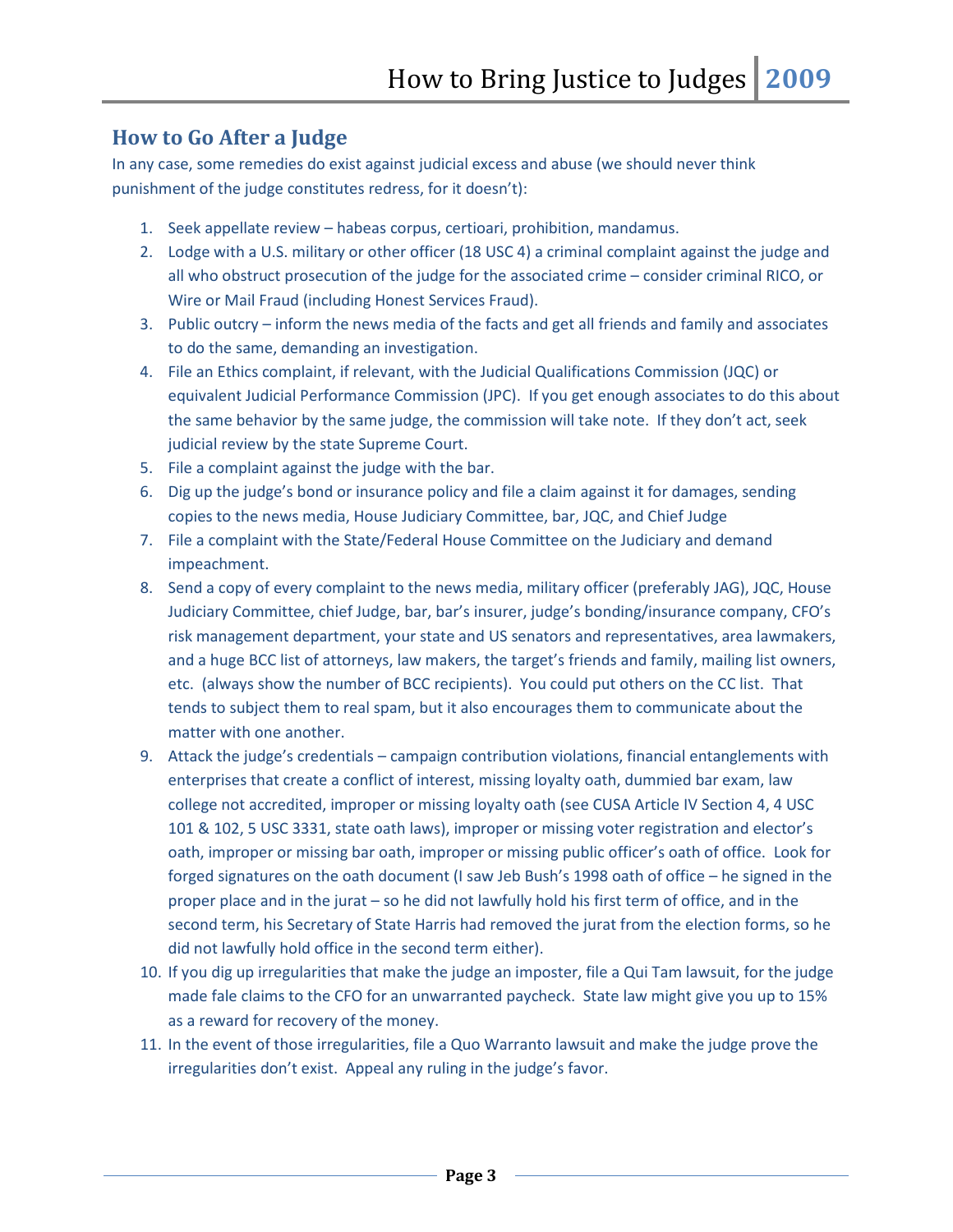- 12. Encourage courtwatchers to attend the judge's proceedings and file into the casess and with the JQC, news media, bar, and House Judiciary Committee, affidavits of probable cause showing the judge abused the constitutional rights of litigants, witnesses, or observers (crooked judges seem to favor jury tampering).
- 13. Hire a private investigator to dig into his family, finances, and personal habits if he's dirty on the bench, he's dirty elsewhere, and you can and should expose him, regardless of the problems he suffers as a consequence. Can't stand the heat, get out of the kitchen. Be sure to look into finances very hard. Crooked judges win bets (the kind they didn't really win) at the poker table, golf links, etc. In California, many judges have recently received mortgage loans which mysteriously got fully paid off a few months later. Journalist Janet Phelan (in hiding in Switzerland) has reported on a number of them in the San Bernardino paper. And let's not even get into the incredible retirement benefits judges obtain. However, do look for investments into seriously conflicting enterprises that own or benefit from owning jails, prisons, and related properties or industries, or companies selling products manufactured with prison labor. Look hard for evidence of pornograpy, child abuse, and sexual indiscretions, and get them splattered on page 1 of the newspaper. Take all of the judge's family and friends to task for their peccadilloes, misdemeanors, crimes, and indiscretions. Expose their wrongs to public scrutiny and let them know the judge stands at the root of their problems. Then they too will hammer the judge into line. Use every possible lawful pressure to convince the judge to behave, then put his figurative head on a figurative pike for other judges to observe and ponder lest they end up in a similar fix. In this very guerilla war, the wicked shall have no rest.
- 14. Send the judge notice and demand estoppel letters and assign a value to your work (time, expenses) for administering it. This does tend to perfect evidence of exhausting administrative remedy and building up a obligation to you for your expenditure of time and resources protecting your rights from the judge's abuse.
- 15. Hire a ghost writer and PR firm to send out announcements and releases challenging everything about the judge and making him look bad without actually libeling him. Start numerous anonymous blogs to expose the perp. Hire a marketing company to distribute the links via email (lawfully) to everybody possible. Get Web Position Pro (software) and use it to enhance the ranking of your web site/blog in the search engines. Read the stuff at [http://thegaryhalbertletter.com](http://thegaryhalbertletter.com/) and become an expert at direct marketing so that you can make your messages and web pages effective. Example, create your expose' on paper. On the letter, put a call to action (join the protest group, write to the judge and House judiciary committee and local editors of news media, etc), and a web site to get more info. Stick two shiny new pennies to the top. Boldly headline it with "Shameless bribe to read this letter." Stuff it in an odd-sized colored envelope. Get it hand-addressed in a woman's lovely handwriting, Drop a dot of perfume on it. Take a pile of them to Tijuana, and mail them to the USA recipient with a huge obviously Mexican lick-and-stick stamp on it. Beyond all doubt, every recipient will tear into the letter and read it. Many will take action if you do the letter properly.
- 16. Campaign against the judge at the next election, and get all the attorneys you know to do the same.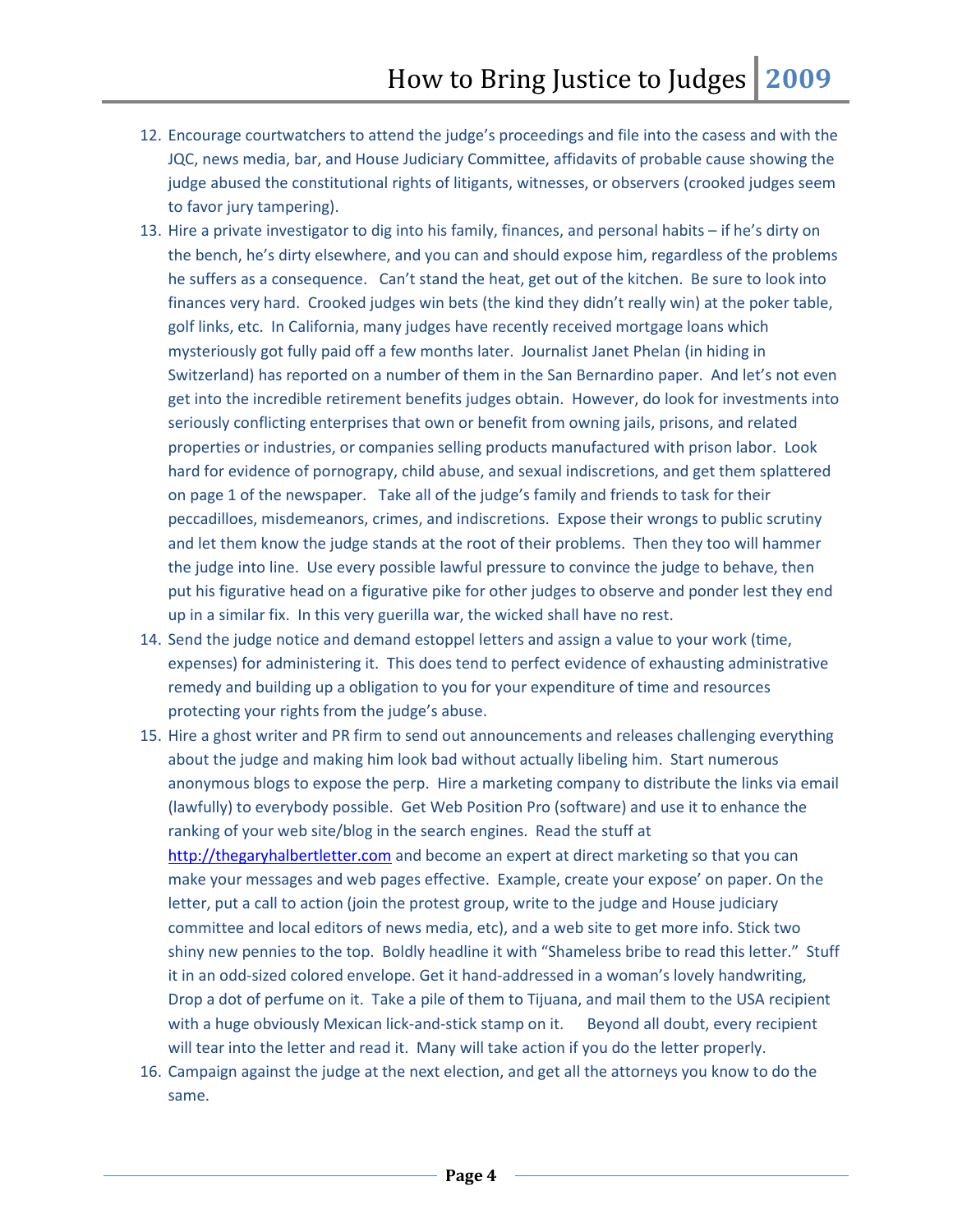- 17. Support the bad judge's opponent at the next election.
- 18. Run for office to replace the judge with yourself.
- 19. Last resort file a tort lawsuit against the judge and seek remedy that will not interfere with judge's judicial functions. See Slavin v. Curry, 574 F.2d. 1256 ( $5<sup>th</sup>$  Cir., 1978) – Ask for equitable relief through a declaratory judgment under 42 USC 1983, 1988 that the judge and fellow conspirators violated your constitutional rights. See Jacobson v. Schaefer, 441 F.2d. 768 (7<sup>th</sup> Cir., 1971). Also, respecting jail for non-jailable offenses, see US Supreme Court's 5-to-4 Blackmun ruling awarding injunction and attorney fees in Pulliam v. Allen, 80 L. ed. 2d. 565 (1984). Blackmun analyzed the King's Bench use of the Great Writs (habeas corpus, certiorari, prohibition, and mandamus) to control inferior courts. American common law does support collateral relief from judicial abuse, even if you cannot collect a damages award.
- 20. Ultimate resort file a tort lawsuit against the government for injuries caused by improper control of its rogue judges. The state has vicarious liability (rejected in the 1980 Owen v City of Independence ruling, but see the Federal Tort Claims Act 1988 amendment in 28 USC 2674) because of the judge's status as a servant of the state, and therefore of the people from whom all state sovereignty flows. In the alternative, the state has primary liability for wrongful exercise of sovereign powers by its judiciary, of which the judge operates as a component, and which is an element of government, the representative of the state (you might want to blockdiagram this). Remember that under 28 USC 2680(a) you might file a claim for failure of the judge to perform some non-discretionary function (see Cromelin v. U.S.). You might see a nondiscretionary function as administrative, not judicial. 42 USC 1983 subjects "EVERY PERSON" acting under color of state law to liability for depriving any person in the US of rights, privileges, or immunities secured by the Constitution and laws. Of course this does not abolish common law immunities (meaning judges can rule so as to protect themselves).
- 21. Whimzy file a RICO lawsuit against all the bar members of the state, and actually target the 10 or 20 most egregious jurists and attorneys, state and federal, central to the cause of complaint. After all, they ARE racketeers. The Florida Supremes integrated (absorbed) the state bar association into the Supreme Court in 1949. This violated Article II Section 3 of the State Constitution (separation of powers – bar members infest/infect every branch of government, some constitutionally, but most not), and CUSA Article VI clause 3 (guarantee of a republican form of Government). Florida (and I imagine California) operates under a Judicial Oligarchy which prevents the People from knowing all of the relevant common law (by sealing or not publishing salient cases, under the Supremes' Rules of Judicial Administration rule 2.420, for such spurious and fallacious reasons as "public policy" and "government interest") . This warrants a lawsuit for judicial correction, if not outright violent rebellion against the judiciary's rulers.

#### <span id="page-4-0"></span>**Relying upon the Constitutions**

Bottom line, the Constitution must mean what it says. You do have constitutional rights which the state, government, judiciary, and judge MUST respect and protect. In point of fact a real conflict exists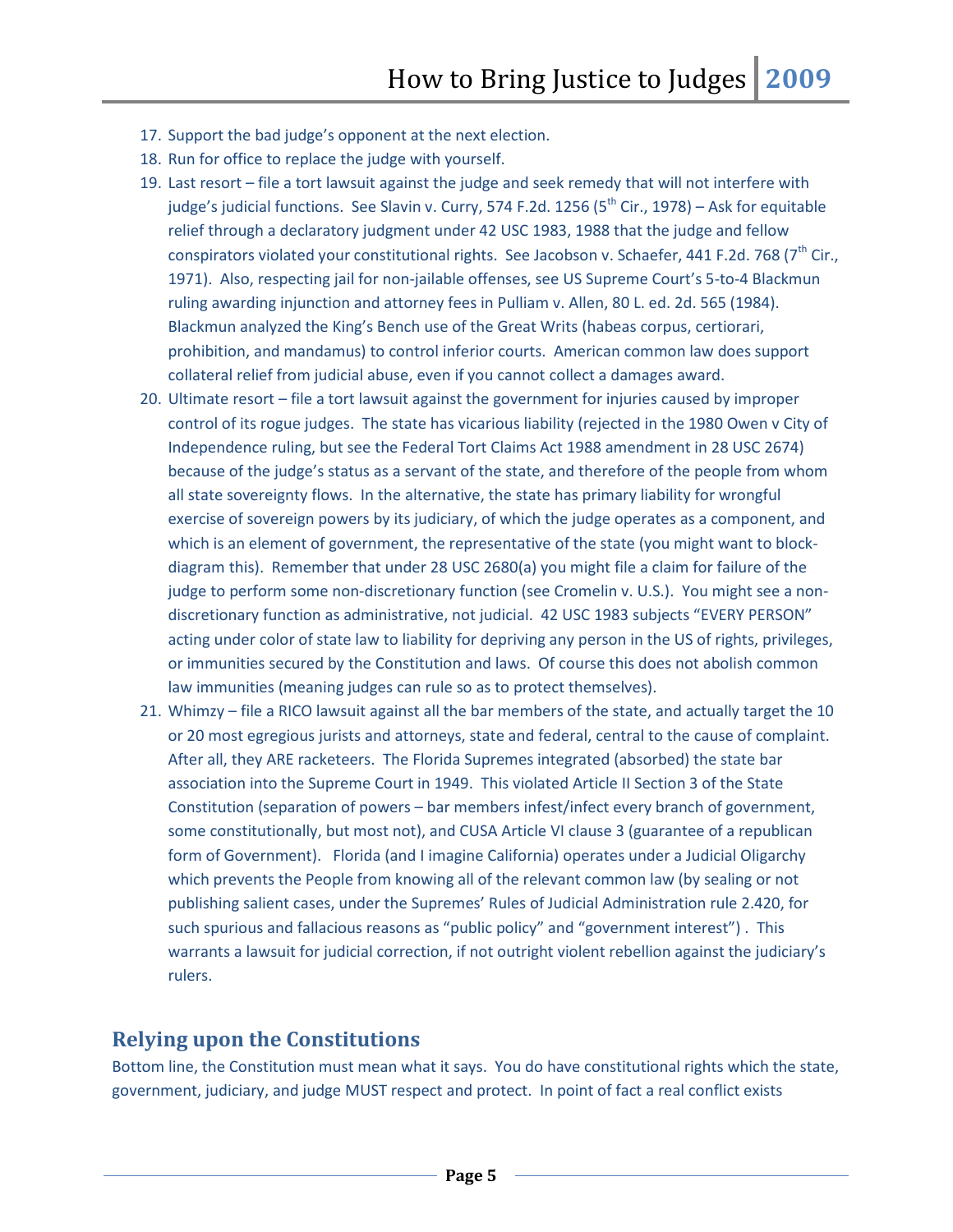between the Bill of Rights (and State equivalents) and the concept of judicial immunity. Rights advocates simply must use every possible tool to hammer the judiciary into compliance with the Constitution, regardless of the cost. Judges wrote the common law, and it constitutes a conflict of interest for them to use that to establish immunity doctrines that protect them from all damage claims for their violations of rights, procedures, rules, laws, and other guarantees of due process, access to the courts, and timely justice.

Common law immunities have no constitutional foundation. In fact, the Declaration of Independence specifically railed against immunities enjoyed by the King and his agents and military in the Colonies. Circumventing those immunities constituted a major reason for the War of Independence from English Rule.

All men have the right to redress of grievance in the courts, to due process of law, and to constitutional protection of privileges and immunities. And the contravening judicial immunity doctrine is fundamentally and unconstitutionally arbitrary and capricious, in spite of Chief Justice Finesilver's opinion in Chrietensen v. Ward, BECAUSE the Constitution does not authorize it as a technique for undermining the rights guaranteed in the Constitution. It falls in the same class as whimsical imprisonments for contempt of court without a trial by jury, also unconstitutional. If an act by any person would violate constitutional rights, then the same act by a judge also unconstitutionally violates those rights.

## <span id="page-5-0"></span>**Nothing Constitutional about Immunity**

In Mason v. Melendez, 525 F. Supp. 270 at 275 (USDC Wisconsin, 1981), Judge Doyle opined "*Immunity from damages, whether absolute or qualified, represents a sharp departure from the principle that persons are responsible for the harm they inflict upon one another, and that the victims may seek compensation from the perpetrators.*"

Even when some means exists to discipline a rogue judge, that does not provide a real remedy unless some power forces the judge or chain of command to compensate the victims of that rogue behavior, including monetary damages for the infringements of constitutional or common law rights. If the judge does not have to pay, then the State *must* pay, or justice remains undone, and God will have to exact penalty in the hereafter (or the Mob in this lifetime). Take heed lest God exacts penalty from us for doing NOTHING EFFECTIVE to put the judiciary back in its box.

## <span id="page-5-1"></span>**Good for one, Good for all**

The law should make judges, and anyone else, liable for breach of duty causing injury. If the state wants to immunize judges, then it must stand in the judges' liability shoes, just as any employer must do, in accordance with the doctrine of *respondeat superior*. This will not make judges liable only for wrong decisions at which they arrive negligently, wantonly, or in conspiracy with the prosecutor, for wrongs that further the conspiracy.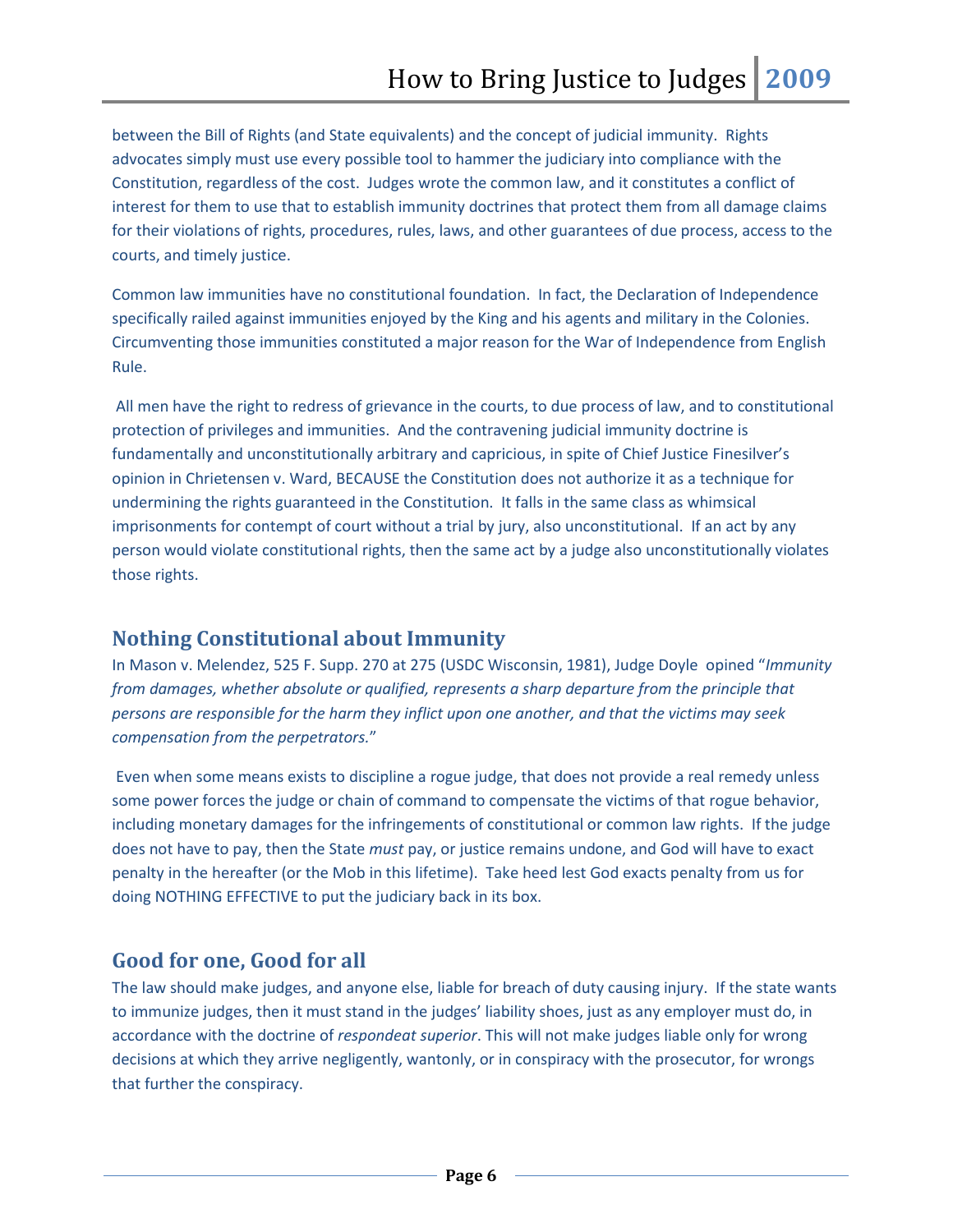In principle, the law provides a mechanism for the group (nation of states and people) to punish a perp criminally (jail, fine) who hurts someone, and to compensate (monetary damages) a victim directly from the labor of the perp. If for some reason the group has fallen asleep on that obligatory mechanism and allowed some custom (common law) to emasculate it (such as with judicial immunity), then a smaller group (vigilante, mob, rebels) has incumbent responsibility to provide remedy.

This happened by, with, and through the Declaration of Independence, all but two of the signatories of which suffered dire consequences for signing it. It can, and perhaps should, happen through the Mafia, community action groups, lynch mobs today, or violent general rebellion. Jucial independence cannot and should not be bought at the price of tolerating judicial abuse in the name of immunity or amnesty for rogue behavior. Otherwise all judges will become rogues, and, taking their cue, all attorneys will become rogues along with them. Birds of a feather DO, after all, flock together.

# <span id="page-6-0"></span>**Gratifying Our Quest for Balance**

In the final analysis, we must seek balance in the judicial integrity equation.

First and foremost we need to know what each judge does. A civilian courtwatcher group becomes indispensible to this effort. Courtrooms need to provide critique forms to observers, and they should rate the judge, attorney, and bailiff performance. But most credence should go to professional courtwather analyses and reports, and all reports should go into a free, publicly accessible database which people can access at election time.

- 1. Judges must have immunity from liability for honest mistakes, but EVERY mistake should incur a penalty of enhanced training and "correction," at the judge's personal expense, so the judge won't make it again. Every error needs to go on the judge's public score card.
- 2. Judges must receive punishment for malicious errors and incompetence (repeating an error, or making a case go to appeal out of malice, fear, sloth, or political expedience), and they must compensate the people they injure from their own pockets, and get thrown off the bench.
- 3. We must insist upon laws that punish violations of loyalty oaths.
- 4. All judges must have bonds in the amount of \$1,000,000 minimum, and they must pay the bonding fee out of their salaries, not out of public money.
- 5. A special grand jury (SGJ) drawn from the pool of jurors with bachelor degrees and no bar membership should receive all complaints against judges for malicious abuse or rights violations, and rule as to the guilt or innocence of the judge. They should approve or deny damage awards from the judge's bond/insurance policy, and have the power to order a non-reviewable revocation of the bond or elevation of the bonding fee. No government attorney would have the right to attend or advise in this process, but the SGJ could hire consulting attorneys, exattorneys, law professors, judges, ex-judges, and other experts for help sorting through issues.
- 6. We need to undo hundreds of years of "this is how we've done it for centuries" tradition by eliminating the bulk of common law through codifying it in statute. This of course will eliminate the vast majority of judicial rulings as precedents. The legislature would review all panel court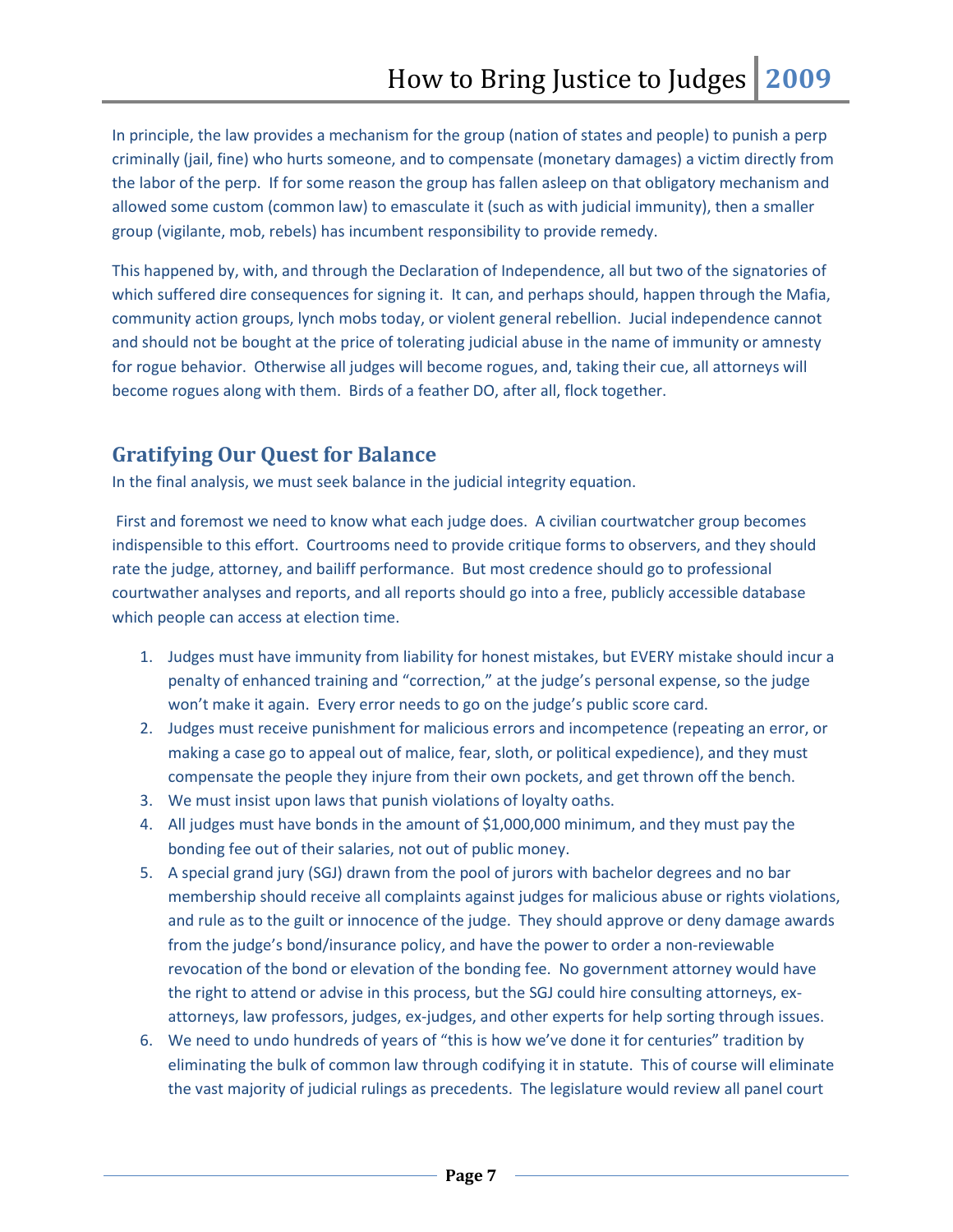rulings, and add it to the list of rulings in support of the meaning of the statutory law, or enact an amendment or replacement to the respective law and cite the ruling (if any) that led to it. The law could require the legislature not to get more than a year behind on any case. At first this would create a huge expense. But in time it would settle down so some minimum. All statutory law and supporting case law would go in a nationwide government-operated free, online database that would also include the statutory and common law of England that provides the basis for American law. This would break the monopoly on law databases maintained by the ALI, Westlaw, and Lexus Nexis and reduce the legal services monopoly enjoyed by lawyers. It would finally make the law easily knowable by the people. And it would break the hegemony enjoyed by the judiciary over Americans. Judges should not have the power to make law at their whim.

7. We must replace all "public policy" and "government interests" with statutory law. They amount to nothing more than whim, CYA, and political expediency. They have no rightful place in jurisprudence.

## <span id="page-7-0"></span>**If You Decide to Fight…**

You ought not to make the decision to fight a judge lightly. Like fighting the IRS, it can consume your resources, your family, your friends, in irrecoverable years of your life. You must adequately prepare for the battle, and prepare to dig in for the long haul. And you ought to remember that judges, wielding the awesome, puissant force of government, can hurt you badly and end your fortune, liberty, and life if they choose to.

- 1. Make yourself anonymous, like Guy Fawkes adopt false identities, pseudonyms, hidden accounts.
- 2. Make yourself judgment proof set up trusts, LLCs, offshore enterprises, and put your assets into the them, or into the names of remote family children or others trustworthy and hard to get to.
- 3. Amass a fortune and hide it from tax collectors and other government agents you will need money to fight. Do not use safety deposit boxes or bank accounts in your name. Consider putting money into precious gemstones, or in numismatic coins or stamps that hold appeal to international collectors. A single old quarter could have a value fo \$25,000.
- 4. Develop a network of like-minded friends, and help them when you can by supporting them in their efforts to obtain justice. Consider finding supporters at [http://meetup.com,](http://meetup.com/) people interested in Tea Party efforts. Also, look in the legal community, for many attorneys know first hand the evils of judges and highly placed bar members. They might have problems of their own with judges and they might feel willing to contribute time or money to your cause.
- 5. Form a courtwatcher group in your community and enlist interested citizens (you will find them among victims of judicial abuse), and train them to observe proceedings, note the abusive and illegal behaviors of bailiffs, attorneys, and judges, and write and file affidavits of probable cause against the purps. Focus on those bad judges you want to target.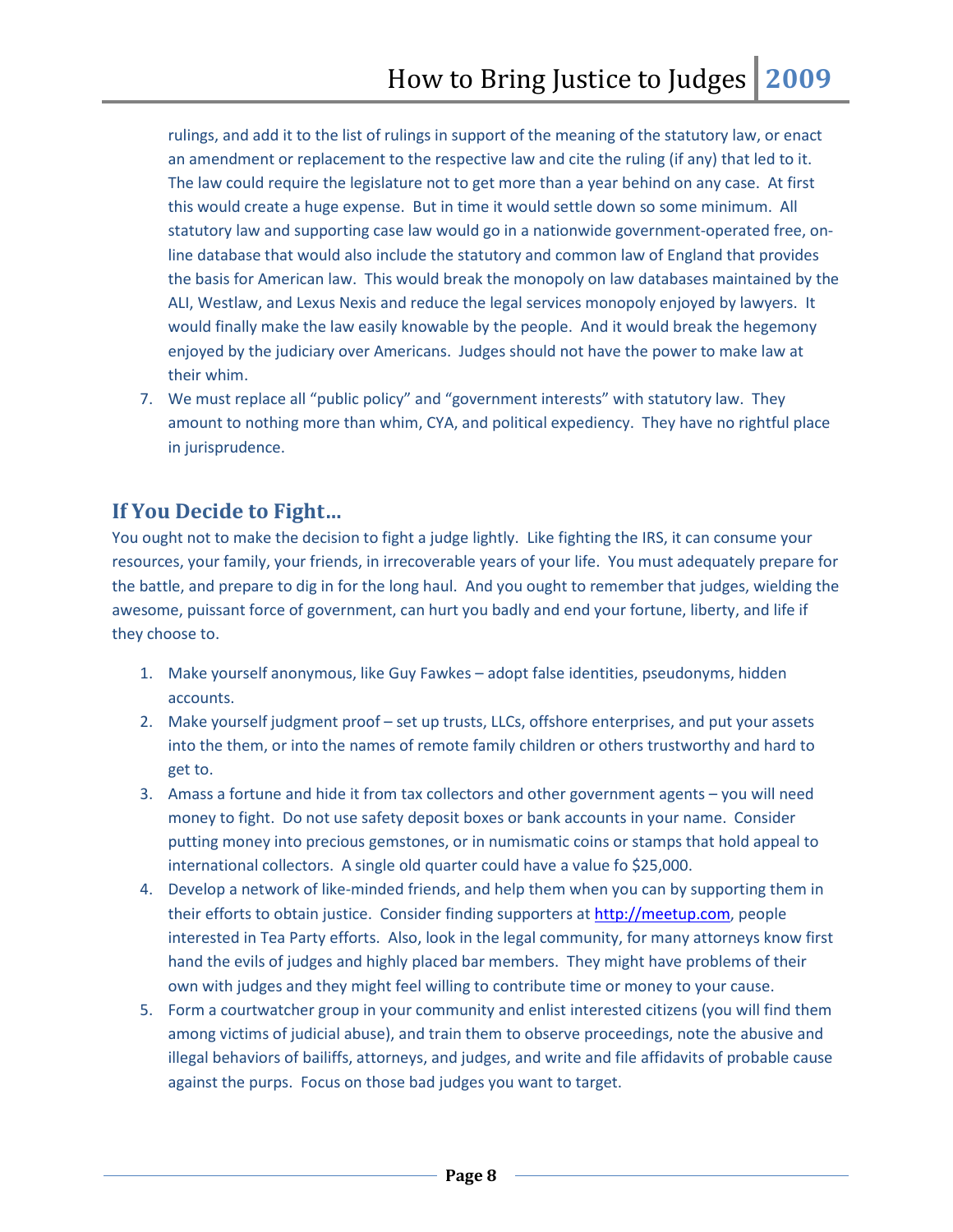- 6. Look for angel investors willing to back you in your cause. Many Americans of means hate seeing judges become abusive and high-handed.
- 7. Cultivate friendships with people in the news media, and amass a collection of reporters, columnists, journalists, and bloggers willing to spread what news you give them. Write informative research-opinion pieces (like this one) that can give prospective supporters perspective on the issues.
- 8. Create your own news media develop a mailing list of people interested in government and law, and write an occasional article for them or toss them tidbits of inside scoop or news. Encourage them to sign up new subscribers. Post your newletter content to your own or an anonymous blog from time to time. And send links for your blog to search engines.
- 9. Write a book or two, or periodic pamphlets that enlighten without condemning, and get them published.
- 10. Join or start a speaker's bureau and make yourself known by attending and speaking at public events.
- 11. Hire a PR agent for yourself to make you know to a wide circle of influential people go where people of means and respect congregate, and make yourself known to them.
- 12. Meet and get to know your state and federal legislators and your local city/county council/commissioners. Help those whose positions you find amenable to your philosophy, and toss some money and time at them to help with their campaigns. A hundred dollars now and then can buy some needed support. Consider holding a fundraiser dinner for a candidate now and then.
- 13. Look around for judges you like and express good things about them publicly. Then when you start your attack on the bad judge, you will seem (and be) "fair and balanced."
- 14. Scour the law library for case law that supports your position, and continually write into your supporting brief the salient law and reasoning that can help you win in litigation, a news article, or a public debate.
- 15. Eliminate irascibility, arrogance, and quirkiness from your behavior, and if possible your personality, and groom yourself impeccably before going out in public. If you want broad support, you must look and act like you deserve it.
- 16. Consider running for public office to enhance your public image and do a good job for the community.
- 17. Master your use of time use it wisely, for you have much to accomplish.

Few people have the resources to do all of the above, except as a profession, but you must prepare if you hope to win.

# <span id="page-8-0"></span>**Summary – Judges Will Not Control Judges**

Until our world and its people become much more spiritually oriented, self-interest (money, job, fame, ego) will always provide the highest motivation for the decisions judges make. Next to that comes family well-being. Then comes the legal profession (cronyism). Then government obligation. Then,